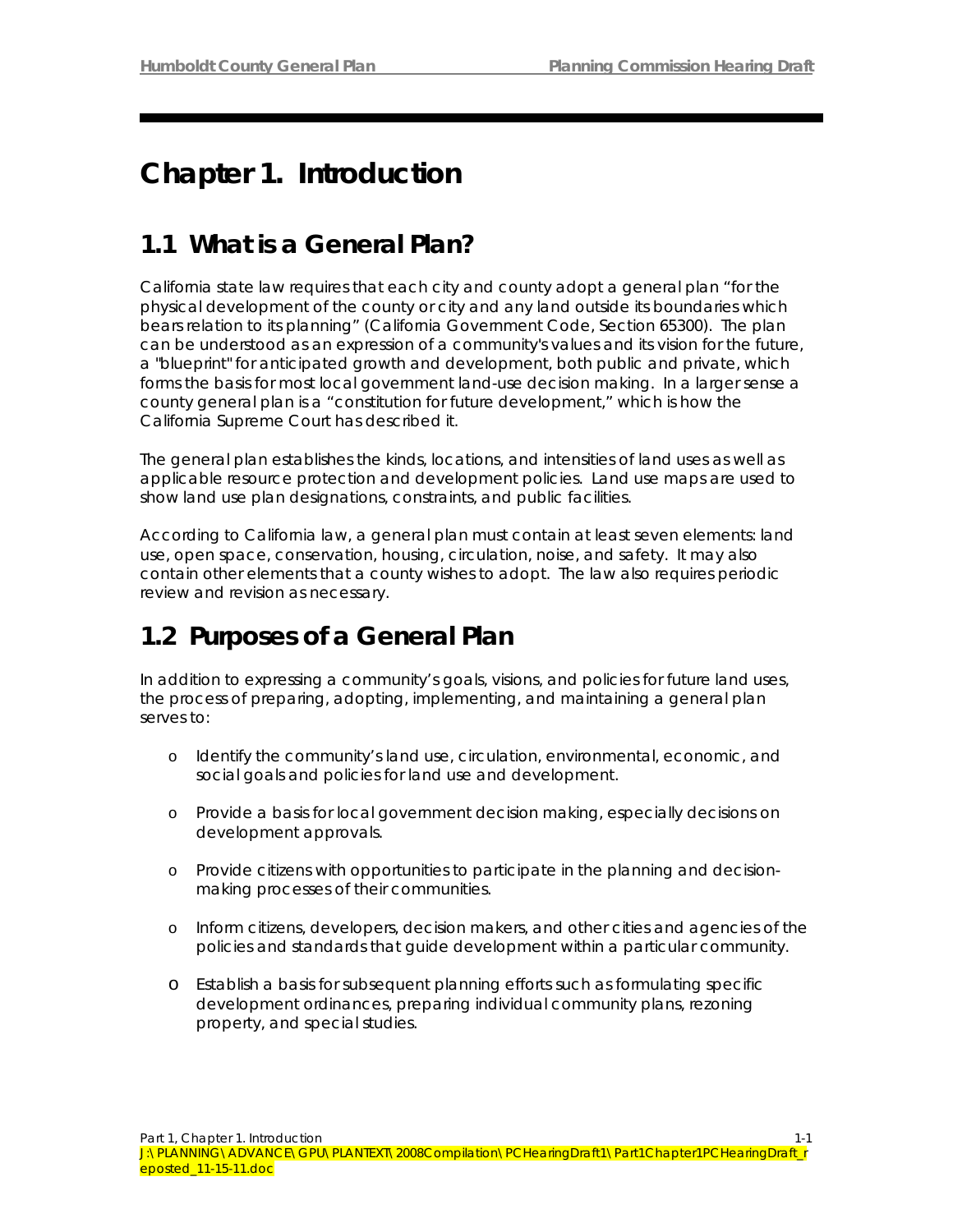# **1.3 Updating the Humboldt County General Plan**

Humboldt County has relied on a general plan to guide its development since 1965. The general plan that had been in effect prior to the adoption of this Plan was the Framework Plan. It was adopted by the Humboldt County Board of Supervisors in 1984 and was designed to cover a 20-year planning period. Among the hallmarks of the Framework Plan was a set of criteria intended to limit future plan amendments and thereby ensure the long-term integrity of the plan. The Framework Plan allowed amendments only in cases where circumstances had clearly changed, an error was detected, or a pre-existing nonconforming use was identified.

This General Plan represents a comprehensive update and revision of the 1984 Framework Plan. It reflects and responds to changes that have occurred in the county with respect to land use, resource management, community needs, and community values. It also ensures that the Plan is consistent with current law, and relies on the latest data (e.g., population changes, growth projections, and economic indicators) and modernized mapping.

The criteria for Plan amendments contained herein seeks a greater degree of flexibility. It relies on a set of guiding principles and goals that will determine whether future amendments are necessary (see Chapter 3 for more detail). This approach recognizes land use planning as both dynamic and yet necessarily anchored to fundamental principles.

#### **A Cumulative, Collaborative Process**

This General Plan represents a multi-year effort on the part of the County Community Development Services Department in collaboration with the Humboldt County community at large, the Board of Supervisors, the Planning Commission and various County departments. The Plan was developed through the use of the following six-phase process:

#### **Phase I – Critical Choices**

In this phase, the citizens of Humboldt expressed their views of the future of the county and the issues that should be addressed in the General Plan. Outreach was conducted through 40 public meetings and numerous discussions with organization and agency representatives. This phase resulted in the *Critical Choices Report.*

#### **Phase II – Technical Background Reports**

This was a data collection and analysis phase to develop a deeper understanding of the issues and trends that were identified in the Critical Choices Phase. Fourteen studies were published to inform citizens and decision makers.

### **Phase III – Selection of Preferred Sketch Plan**

After comprehensive public input and review of a report entitled *Sketch Plan Alternatives,* the Board of Supervisors chose Sketch Plan "B" from among four growth and development pattern alternatives.

### **Phase IV – Draft Preliminary Plan and EIR**

In this phase, the chosen alternative was used as a guide for writing preliminary drafts of each chapter of the General Plan Update. The preliminary chapters were prepared and presented to the Planning Commission for review and public comment. This round of input guided the preparation of the consolidated final Hearing Draft Plan and draft Environmental Impact Report.

#### **Phase V and VI – Public Review and Adoption of Final Plan and EIR**

During this phase, the Planning Commission held public hearings and developed Planning Commission recommendations for the preferred General Plan and EIR alternative. The Planning Commission preferred alternative was submitted to the Board of Supervisors for a final round of public input, modification, and decision making. The final General Plan and EIR was adopted by the Board of Supervisors.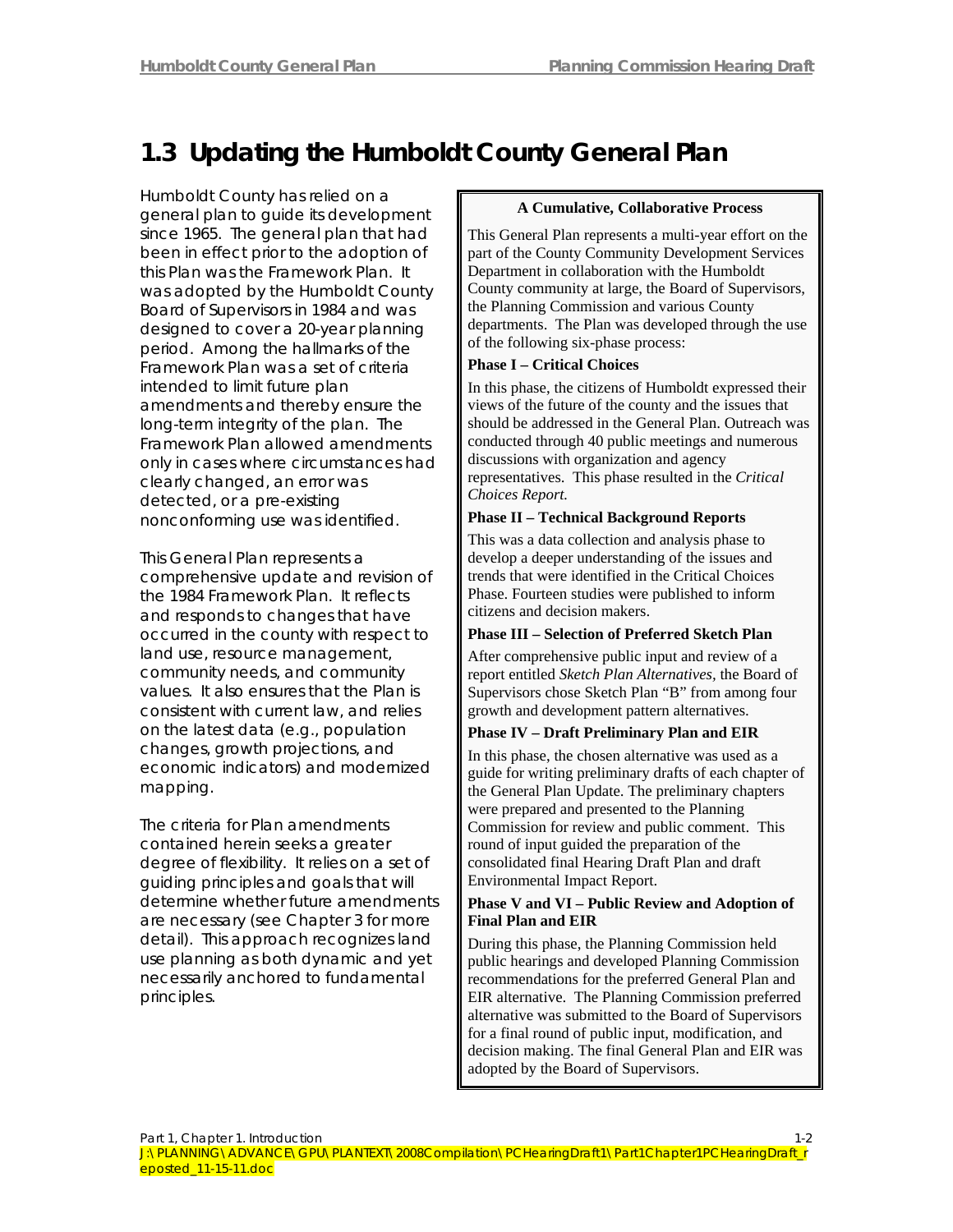### **1.4 Guiding Principles**

Guiding Principles are presented in this section to provide a statement of community values and of the overall objectives of the General Plan.

Throughout the process of updating this General Plan, the residents of Humboldt County have expressed their interest in preserving the county's unique character and quality of life. They desire to have the county remain a place with a small town feel; a place to raise a family; a place with quality housing, schools, and recreational facilities. Residents also value the existing rural and natural character of their communities and, through an appropriate balance of regulations and incentives, want to protect forest and agricultural lands for continued timber and agricultural production. They also desire improved streets and roads and expanded pedestrian and bicycle access. Additionally, they want to grow and diversify the economy to create increased high-quality job and career opportunities that can support families. They want a range of housing opportunities and recognize a significant shortage of affordable housing in existing urbanized areas. Though they seek to discourage sprawl, they desire to encourage new development by simplifying and streamlining the development review process to minimize the risks and financial costs of getting new construction approved.

State of California General Plan guidelines indicate, "a principle is an assumption, fundamental rule, or doctrine guiding general plan policies, proposals, standards, and implementation measures. Principles are based on community values, generally acceptable planning doctrine, current technology, and the general plan's objectives." The Guiding Principles delineated below are the direct result of the public process involved in developing this General Plan. The principles have been used to guide the drafting of the goals and policies in each plan element, to create a desired vision for the future, and to serve as the basis for evaluating future amendments.

- o Preserve and enhance the character of Humboldt County and the quality of life it offers.
- o Provide sufficient developable land, encourage development of affordable housing for all income levels, and prevent housing scarcity under a range of population growth scenarios.
- o Ensure efficient use of water and sewer services and focus development in those areas and discourage low-density residential conversion of resource lands and open space.
- o Support the County's economic development strategy and work to retain and create living-wage job opportunities.
- o Protect agriculture and timberland over the long term, using measures such as increased restrictions on resource land subdivisions and patent parcel development.
- o Protect natural resources, especially open space, water resources, water quality, scenic beauty, and salmonid habitat.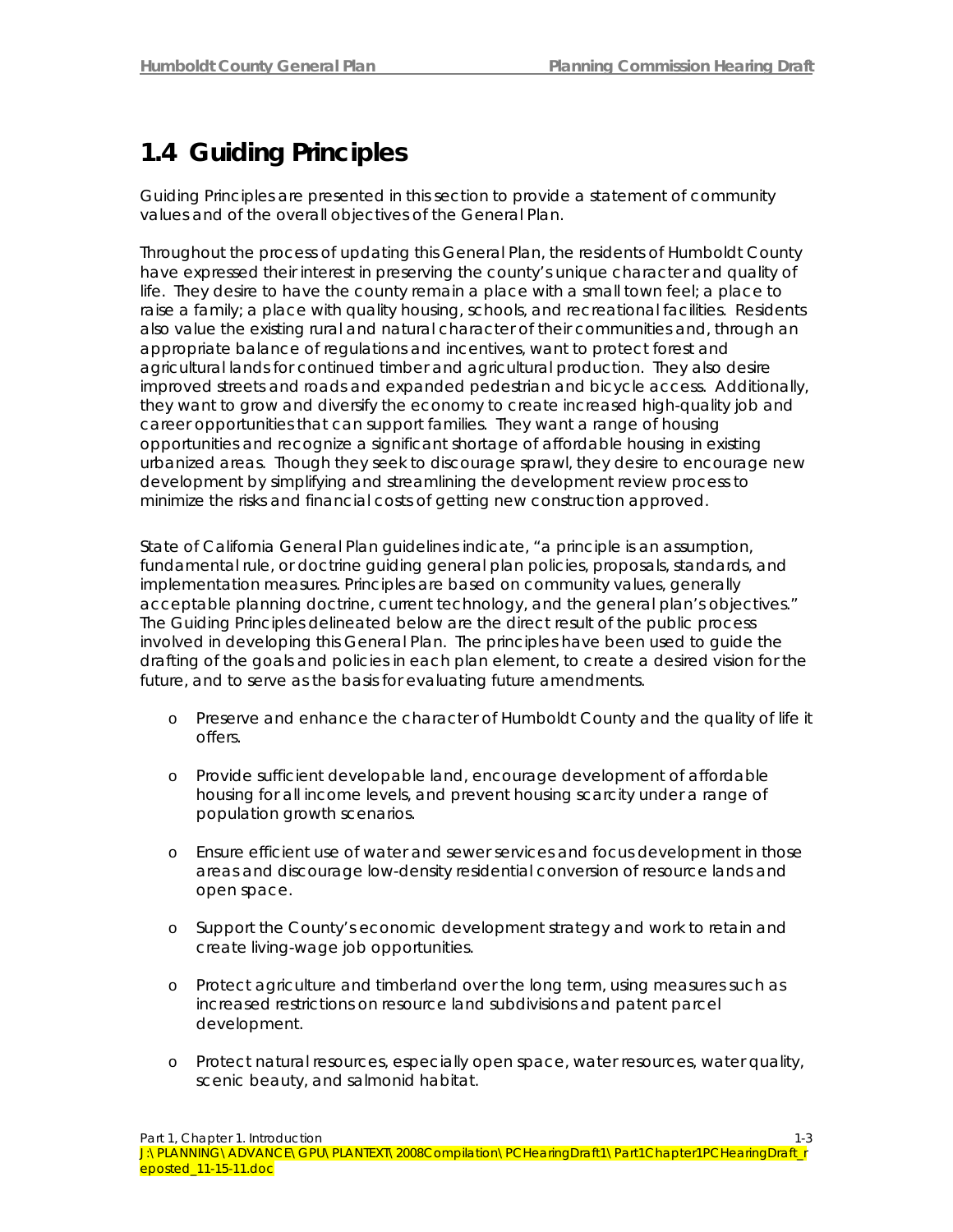- o Include actionable plans for infrastructure financing and construction.
- o Adhere to a practical strategy that can be implemented.
- o Provide a clear statement of land use values and policies to provide clarity in the County's permit processing system and simplify review of projects that are consistent with the General Plan.
- o Maximize the opportunities to educate the public about the planning process, in order to have meaningful participation in the development and maintenance of the Plan.
- o Support a broadened public participation program at all levels of the decision making process; including study, workshops, hearings, and plan revisions. (FRMW  $1231(4)$

### **1.5 Planning Area**

Humboldt County is among California's northern most counties, serving as a gateway to the vast boreal forests of the Pacific Northwest and alternatively to the legendary California wine country to the south (see Figure 1.1). The county's strikingly rugged coastline spans approximately 100 miles and includes Cape Mendocino, one of the western most portions of the continental United States. Offshore is an area of intensive ocean upwelling and rich marine productivity. It is also an area where three tectonic plates converge, creating one of the most seismically active areas in the world.

The sheltered waters of Humboldt Bay serve as an economic focal point, functioning as the principal port and a center of commerce. It is also a significant natural resource area featuring extensive wetlands, fertile bottomlands, and wildlife habitat, including the Humboldt Bay National Wildlife Area.

Moving inland, the Coast Range mountains rise quickly and dominate most of the county's interior and include the Eel, Van Duzen, Mattole, and Mad River drainages in the central and southern areas, and the Redwood Creek drainage in the northwest. In the furthest northeastern reaches of the county, the Klamath Mountains represent some of the higher elevations, with steep slopes that feed the Klamath and Trinity rivers.

Eighty percent of the county's 2.3 million acres are forested. Fifty percent of this acreage is private commercial timberland (the county typically has led the state in timber production), and 35 percent is state or federal public land, including Redwood National and State Park, Six Rivers National Forest, the King Range National Conservation Area, and Humboldt Redwoods State Park. While Douglas fir represents the most predominant forest type, the more emblematic tree is that of the Coast Redwood, whose towering groves thrive in the county's moist temperate climate.

Though forests are a defining feature, agriculture is a key part of the landscape and remains an important base industry. Approximately one-quarter of Humboldt County (634,000 acres) remains agricultural.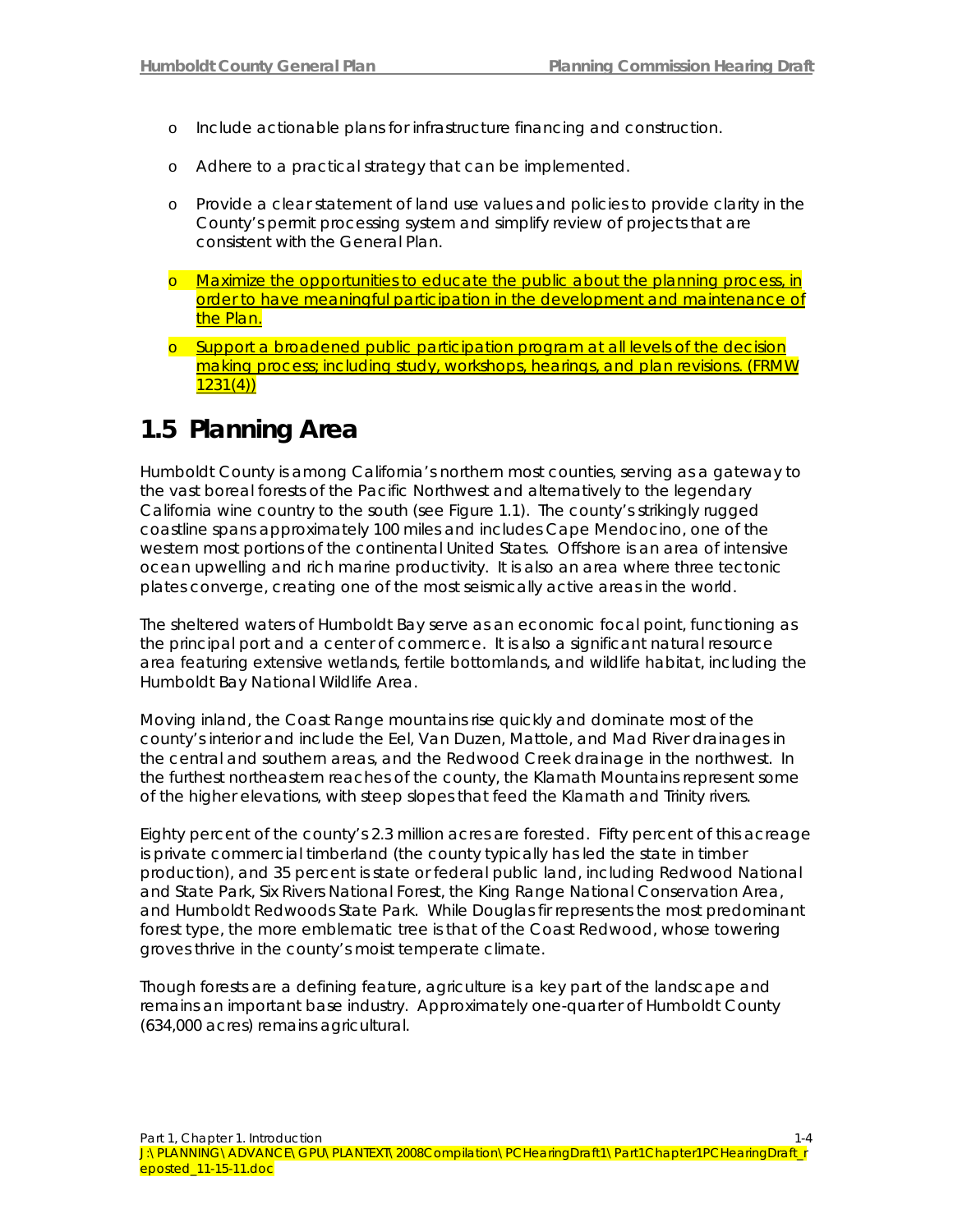### **Figure1.1 Planning Area**